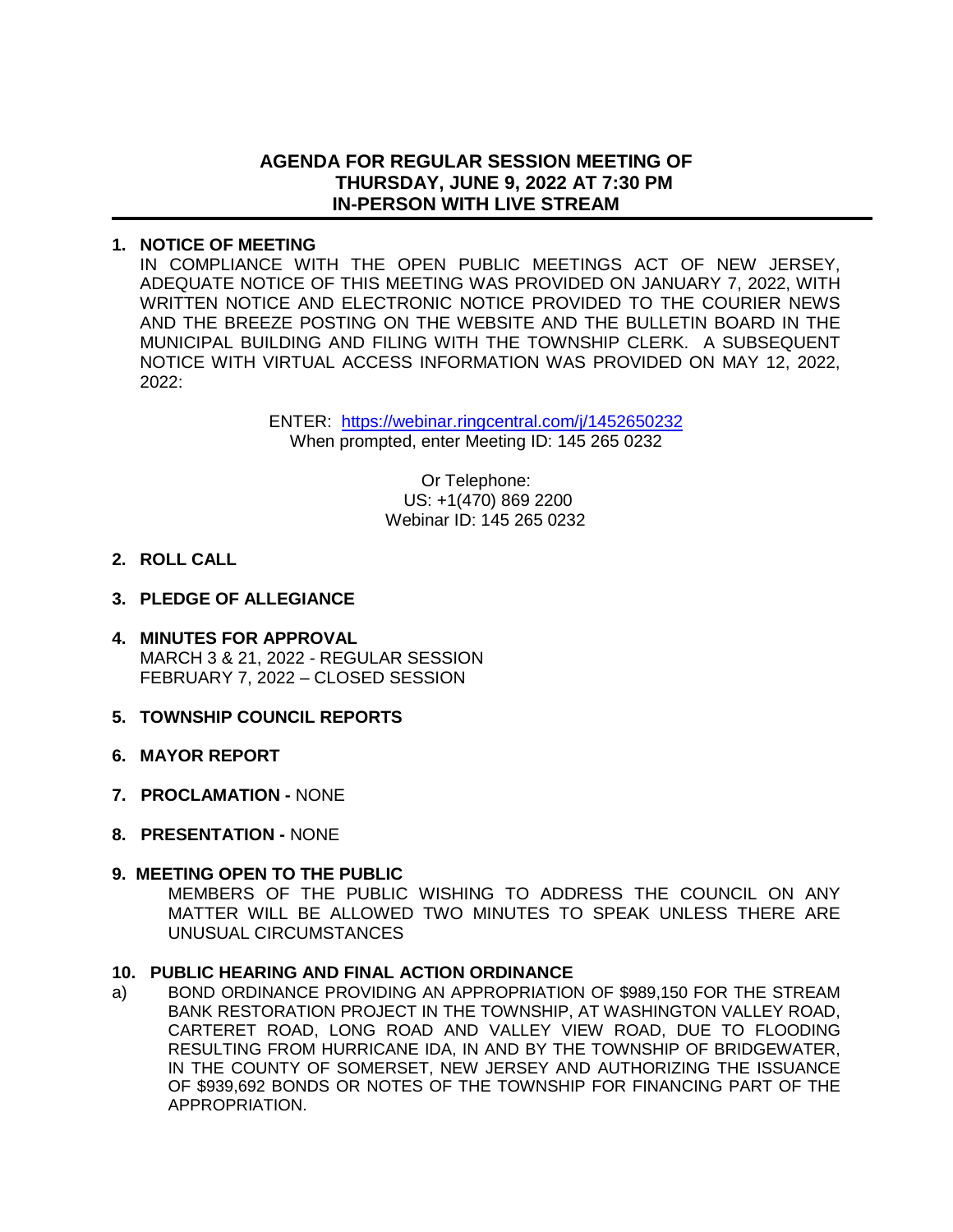b) CALENDAR YEAR 2022 ORDINANCE TO EXCEED THE MUNICIPAL BUDGET APPROPRIATION LIMITS AND TO ESTABLISH A CAP BANK (N.J.S.A. 40A: 4-45.14)

#### **11. INTRODUCTION OF ORDINANCES**

a) AN ORDINANCE AMENDING CHAPTER 175 (SEWERS AND SEWAGE DISPOSAL) IMPLEMENTING REVISED SEWER FEES AND PAYMENT SCHEDULE

### **12. RESOLUTIONS**

- a) REMOVED BY ADMINISTRATION
- b) APPOINTMENT OF JENNIFER LOUGHRAN TO THE PARK BOARD FOR SAID TERM TO EXPIRE DECEMBER 31, 2024
- c) AUTHORIZING THE TOWNSHIP ATTORNEY TO FORECLOSE CERTAIN PROPERTIES FOR DELINQUENT TAXES IN THE TOWNSHIP OF BRIDGEWATER
- d) AUTHORIZING THE BRIDGEWATER TOWNSHIP TAX COLLECTOR AND CHIEF FINANCE OFFICER TO PREPARE AND MAIL ESTIMATED TAX BILLS FOR 2022 CALENDAR YEAR IN ACCORDANCE WITH P.L. 1994, c. 72
- e) AUTHORIZING THE APPOINTMENT OF MATTHEW GIACOBBE, ESQ., OF THE LAW FIRM OF CLEARY, GIACOBBE, ALFIERI & JACOBS, LLC, AS LABOR COUNSEL FOR THE TOWNSHIP OF BRIDGEWATER FOR A ONE-YEAR TERM COMMENCING ON JANUARY 1, 2022 IN AN AMOUNT NOT TO EXCEED \$120,000
- f) AWARD OF CONTRACT TO PAVE-RITE, INC. (40 RADEL AVENUE, BRIDGEWATER, NJ 08807) FOR THE 2022-1 ROADWAY IMPROVEMENT PROJECT, WHICH INCLUDES THE ENTIRE LENGTH OF NEWBERRY STREET, RADEL AVENUE, AND RAMSEY STREET, IN THE SUM OF \$601,865.50, FUNDED THROUGH THE 2022 CAPITAL ROAD FUND
- g) AWARD OF CONTRACT TO VNL, INC. (107 MAIN STREET, WHITEHOUSE STATION, NJ 08889) FOR THE IMPROVEMENTS TO MIDDLEBROOK SANITARY SEWER PUMPING STATION – PHASE I, IN THE SUM OF \$312,500.00, FUNDED THROUGH THE 2021 CAPITAL SEWER FUND
- h) AUTHORIZING AWARD OF PROFESSIONAL ENVIRONMENTAL CONSULTING SERVICES CONTRACT FOR CAMP CROMWELL TO APPALACHIA HYDROGEOLOGIC AND ENVIROMMENTAL CONSULTING, LLC, 678 ROUTE 202/206 NORTH, BRIDGEWATER, NJ 08807, IN THE AMOUNT OF \$11,140.00, FUNDED THROUGH THE OPEN SPACE FUND
- i) AUTHORIZING A CHANGE ORDER INCREASING THE CONTRACT WITH TLP CLIMATE CONTROL SYSTEMS, INC. OF 400 RIKE DRIVE, MILLSTONE, NEW JERSEY 08510 FOR QUARTERLY INSPECTIONS AND MAINTENANCE TO THE HVAC FROM \$46,110.00 NOT TO EXCEED \$71,110.00
- j) AUTHORIZING EXECUTION OF A SETTLEMENT AGREEMENT WITH BRIDGEMARK HOSPITALITY, LLC, GREYMARK BUILDINGS, LLC, AND BRIDGEMARK DEVELOPMENT, LLC